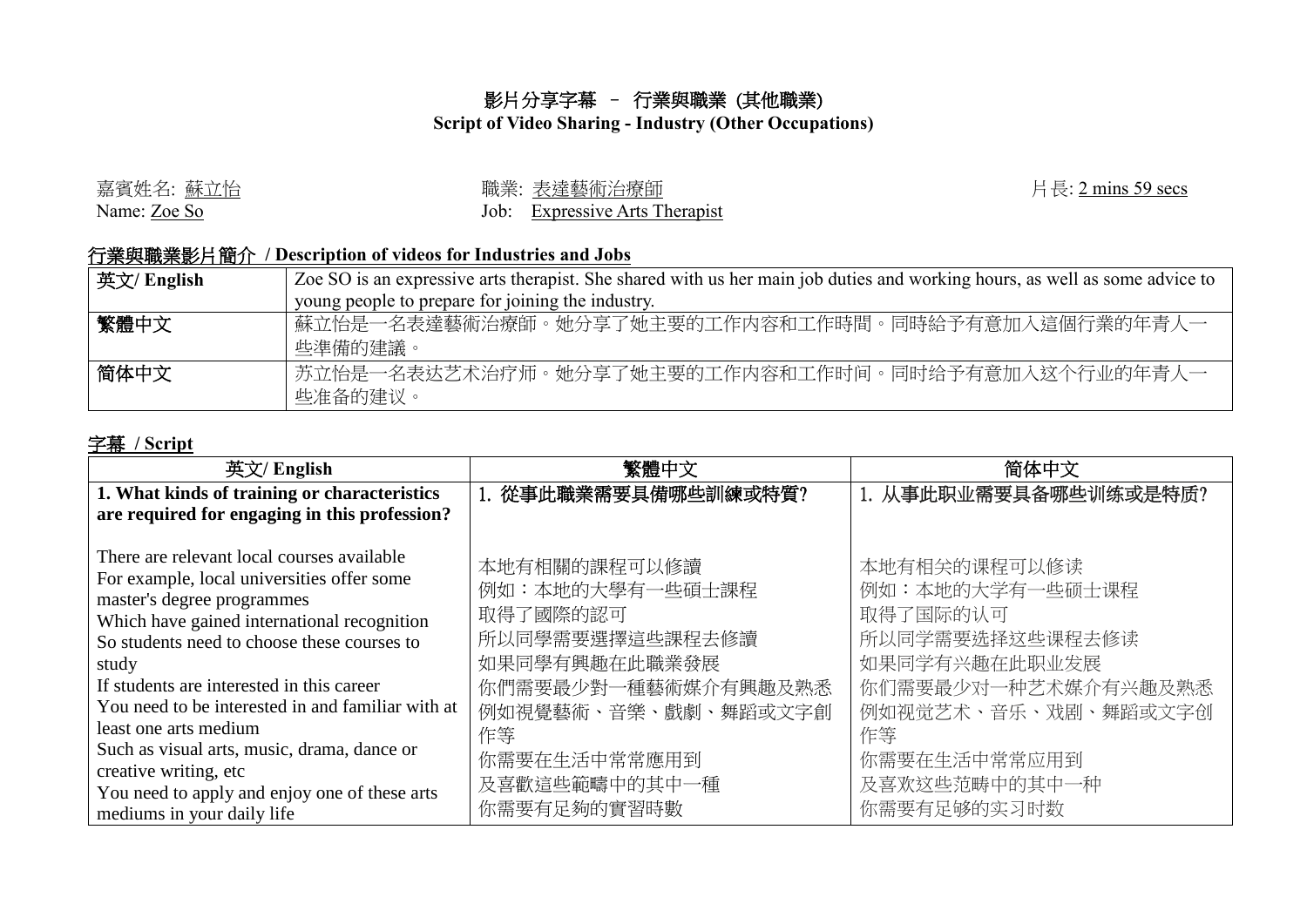| 英文/ English                                                                                | 繁體中文                  | 简体中文                  |
|--------------------------------------------------------------------------------------------|-----------------------|-----------------------|
| You have to have enough internship hours                                                   | 也需要接受相關的專業督導          | 也需要接受相关的专业督导          |
| Also you should receive relevant professional                                              | 以及需要接受個人的心理治療         | 以及需要接受个人的心理治疗         |
| supervision                                                                                |                       |                       |
| And personal psychotherapy as well                                                         |                       |                       |
|                                                                                            |                       |                       |
| 2. What are your main job duties?                                                          | 2. 你主要的工作内容是什麼?       | 2. 你主要的工作内容是什么?       |
| Most therapists work as a freelance                                                        | 大部分治療師都是以自由人的方式       | 大部分治疗师都是以自由人的方式       |
| Providing psychotherapy services to different                                              | 到不同機構、學校或商業單位提供心理治療   | 到不同机构、学校或商业单位提供心理治疗   |
| institutions, schools or business sectors                                                  | 服務                    | 服务                    |
| But at the same time, some institutions have                                               | 但同時亦有機構開始意識到          | 但同时亦有机构开始意识到表达艺术治疗的   |
| begun to realize                                                                           | 表達藝術治療的應用效果           | 应用效果                  |
| The positive effect of the application of                                                  | 所以他們都開始聘用藝術治療師作為半職或   | 所以他们都开始聘用艺术治疗师作为半职或   |
| expressive arts therapy                                                                    | 全職員工                  | 全职员工                  |
| So they also started to hire expressive arts<br>therapists as part-time or full-time staff | 當中分別有個案及治療小組          | 当中分别有个案及治疗小组          |
| There are individual therapy and group therapy                                             | 亦有一些相關的工作坊涵蓋不同的主題     | 亦有一些相关的工作坊涵盖不同的主题     |
| And also some related workshops covering a                                                 | 治療師也需要到社區與不同社區人士接觸    | 治疗师也需要到社区与不同社区人士接触    |
| variety of topics                                                                          | 從而了解他們的需要             | 从而了解他们的需要             |
| The therapist also needs to mingle with the local                                          | 並把藝術推廣到他們的生活當中        | 并把艺术推广到他们的生活当中        |
| community                                                                                  |                       |                       |
| Reaching out to people from all walks of life                                              |                       |                       |
| To understand their needs                                                                  |                       |                       |
| And promote arts into their lives                                                          |                       |                       |
|                                                                                            |                       |                       |
| 3. Is there any advice for young people who                                                | 3. 你有甚麼説話想對準備入行的年青人說? | 3. 你有什么说话想对准备入行的年青人说? |
| want to get started in this industry?                                                      |                       |                       |
|                                                                                            |                       |                       |
| First of all, you need to know if you like arts                                            | 首先,你需要知道自己是否喜歡藝術      | 首先,你需要知道自己是否喜欢艺术      |
| Would you like to share and connect with                                                   | 你會否希望透過你所喜歡的藝術        | 你会否希望透过你所喜欢的艺术        |
| people through the arts you like                                                           |                       |                       |